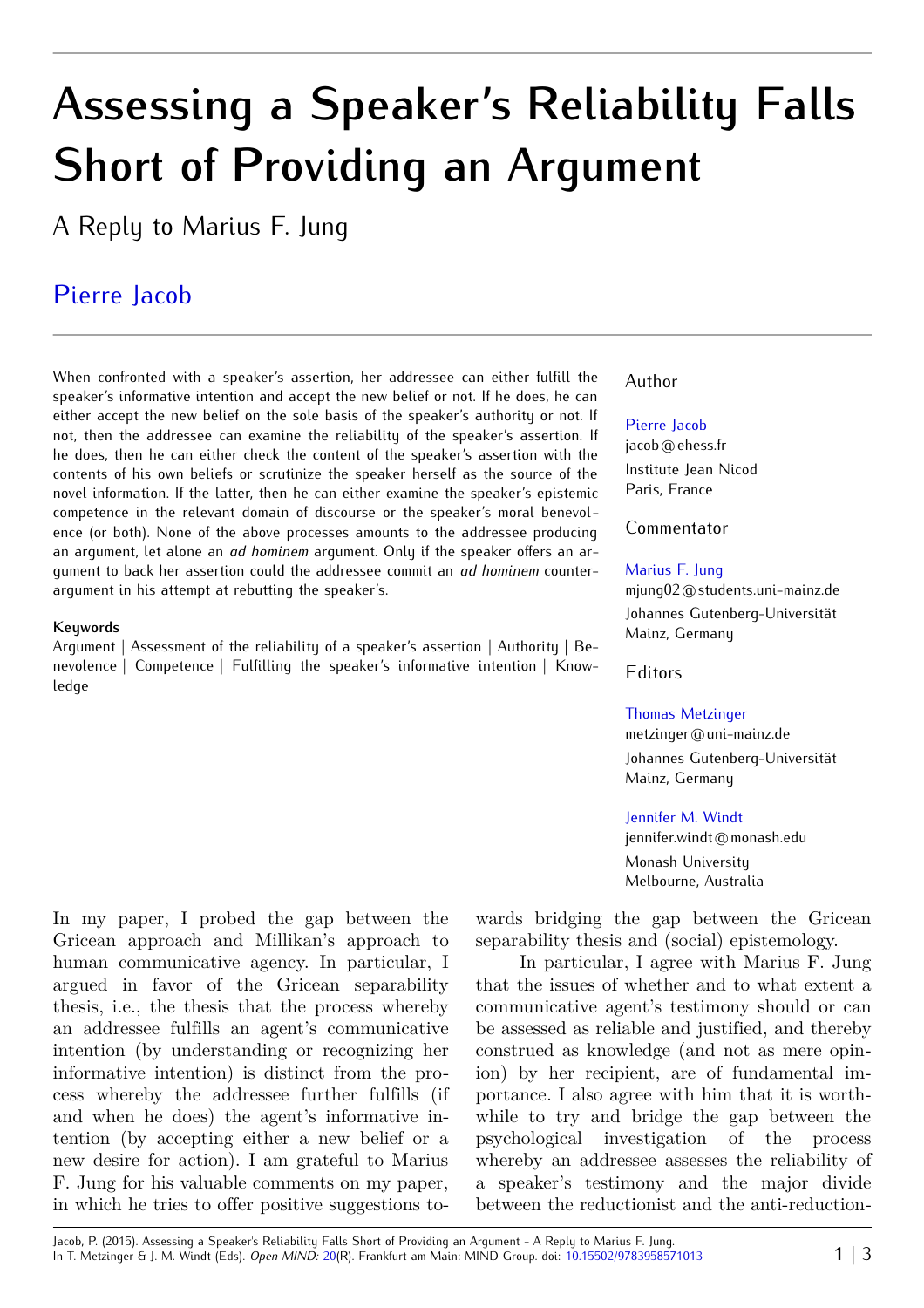ist perspectives in the epistemology of testimony. However, I still want to resist using the particular bridge (or bridges) Jung is building for me. In the following, I want to briefly explain why.

First of all, let us be clear that what we are dealing with here is the addressee's basic epistemic task of assessing the reliability of a communicative agent's (the speaker's) *testimony* or *assertion*, i.e., utterances with truthconditional contents, because only assertions can be assessed for their reliability or believability. Only a speaker's assertions, not a speaker's requests, can directly enlarge her addressee's knowledge of the world. For the purpose of the discussion of Jung's epistemological project, we should simply ignore addressees' responses to speakers' utterances of requests, i.e., of utterances that lack truth-conditional contents. (I ignore here the fact that a speaker's request may enlarge an addressee's knowledge of the speaker's own character traits.)

Secondly, as I understand it, Jung would like to directly link the investigation of the addressee's task of assessing the reliability of a speaker's assertion to the dispute between the reductionist and the anti-reductionist perspective in the epistemology of testimony. I will reconstruct Jung's basic strategy by means of the six following assumptions.

- He construes the addressee's overall process of assessment of the reliability of a speaker's assertion as an *argument*.
- As I understand it, he also accepts [Sperber](#page-2-1) [et al.'](#page-2-1)s [\(2010\)](#page-2-1) view that the overall process whereby an addressee assesses the reliability of a speaker's assertion can be divided into two component processes: the assessment of the *authority* of the speaker (who is the *source* of the testimony) and the assessment of the *content* of the speaker's assertion.
- He further focuses on the addressee's assessment of the *authority* of the speaker as the source of the testimony, at the expense of the assessment of the content of the speaker's assertion.
- He links the addressee's assessment of the authority of the speaker as the source of the testimony to *ad hominem arguments*.
- He draws a distinction between local and global *ad hominem* arguments.
- Finally, he argues that only *local*, not global, *ad hominem* arguments are valid methods whereby an addressee can assess the reliability of the speaker's assertion.

I want mainly to take issue with Jung's very first assumption: when assessing a speaker's assertion, the addressee is evaluating the reliability or believability of her utterance. He is *not* arguing with her and therefore not producing an *ad hominem argument*. (Construing the addressee's process of appraisal as an *attack* against the speaker seems far-fetched to me.) In accordance with Jung's second assumption (at least, on my reconstruction of his train of thought), the addressee's appraisal can in turn be seen as a two-fold process: the addressee can focus on either the *content* or the *source* of the speaker's utterance (or both). If the former, then the addressee's task can be construed as a *consistency* check: he checks the compatibility of the truth of the speaker's assertion with the truths of a relevant sub-set of his own beliefs. In the latter case, he scrutinizes some of the speaker's relevant moral or "personal" properties (to use Jung's own phrase). In particular, he will assess the personal authority of the speaker along two main dimensions: her epistemic competence (or knowledge) about the relevant domain of discourse and her moral honesty, i.e., her benevolence towards him.

Of course, the addressee's assessment of the speaker's reliability along these two dimensions is an inferential process, which builds on the addressee's beliefs about both the content of the speaker's assertion and the speaker's personal authority. In an informal sense, it is a reasoning process. But I want to resist the view that this process should be construed as an *argument*, let alone as an *ad hominem* argument. As [Sperber](#page-2-1) [et al. \(2010\)](#page-2-1) and [Mercier](#page-2-0) & [Sperber](#page-2-0) [\(2011\)](#page-2-0) have interestingly argued (no pun intended), to *argue* is to try and cause an addressee to accept a new belief (to endorse the truth of